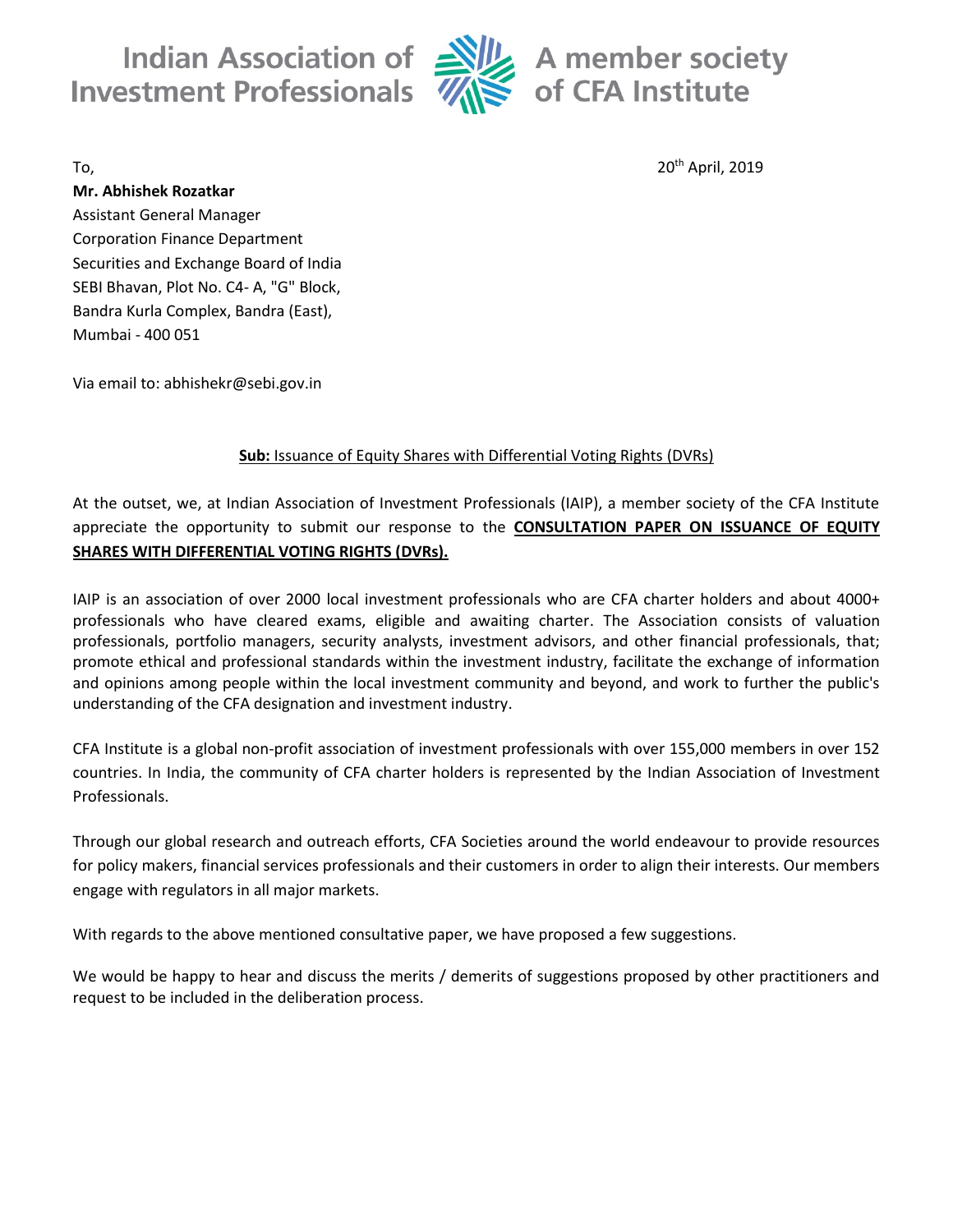Indian Association of Allen Amember society **Investment Professionals W** 



 $\le$  of CFA Institute

Our responses to the DVR Group Report and the various points made therein are mentioned below in the requested format:

- **1. Details of our Organisation:**
	- Name: Indian Association of Investment Professionals (CFA Society India)
	- **Contact number:** +91 98196 30042
	- **Email address:** [advocacy@iaipirc.org](mailto:advocacy@iaipirc.org)
	- Postal address: 702, 7th Floor, A Wing, One BKC Tower, Bandra Kurla Complex, Bandra (E), Mumbai - 400 051

## **2. General Comment - Our Primary Position:**

Before setting out our position on your consultation, we would like to highlight that CFA Institute and CFA Society India remain steadfast in the belief that **"one share, one vote" is the bedrock of good corporate governance standards and there should NOT be any unequal voting rights**. Shareholders are entitled to voting right as a tool to express their views on important, and at times contestable, matters related to invested companies. The introduction of a structure permitting disproportionate votes to one group of shareowners would allow a minority shareowner to override the desires of most owners for personal benefits, or other benefits not in the best interests of shareholders as a whole. Therefore, unequal voting rights would **weaken the checks and balances between shareholders and management, and immunize management against stakeholders' critics and accountability, leading to potential entrenchment issues**. In short, **it remains our primary position that India should retain the corporate governance gold standard of "one-share, one-vote"**.

**In the** *probable* **case where companies with DVR structures are introduced to the Indian market, CFA Society India as well as CFA Institute recommend that proper safeguards must be in place to protect shareholders from self-dealing and other misuses of corporate resources by company insiders for personal gain, or other actors not in the best interests of shareholders as a whole. Other safeguards should also be in place to mitigate risks of weakening corporate governance**.

Here is a link to a research report which SEBI might be interested in:

## <https://www.cfainstitute.org/en/research/survey-reports/dual-class-shares-apac-survey-report>

Through this research report, titled **"Dual-Class Shares: The Good, the Bad, and the Ugly"** (hereinafter referred to as **"APAC DCS Report"**), CFA Institute makes an objective and unbiased attempt to examine three key questions (among other things):

- What are the safeguards that investors can most rely on?
- What are the lessons learned that are most applicable for investors, standard setters, and regulators in APAC?
- Who should investors look to for investor protection?

With this background in mind and having set out **our strong conviction that "one-share, one-vote" remains the most optimal market practice**, we would like to make an alternative case for having in place much more stricter and additional safeguards to ensure and enforce adequate protection of investors' interests in the probable environment of implementation of the proposed regulations in the present consultation paper allowing DVRs in the Indian market.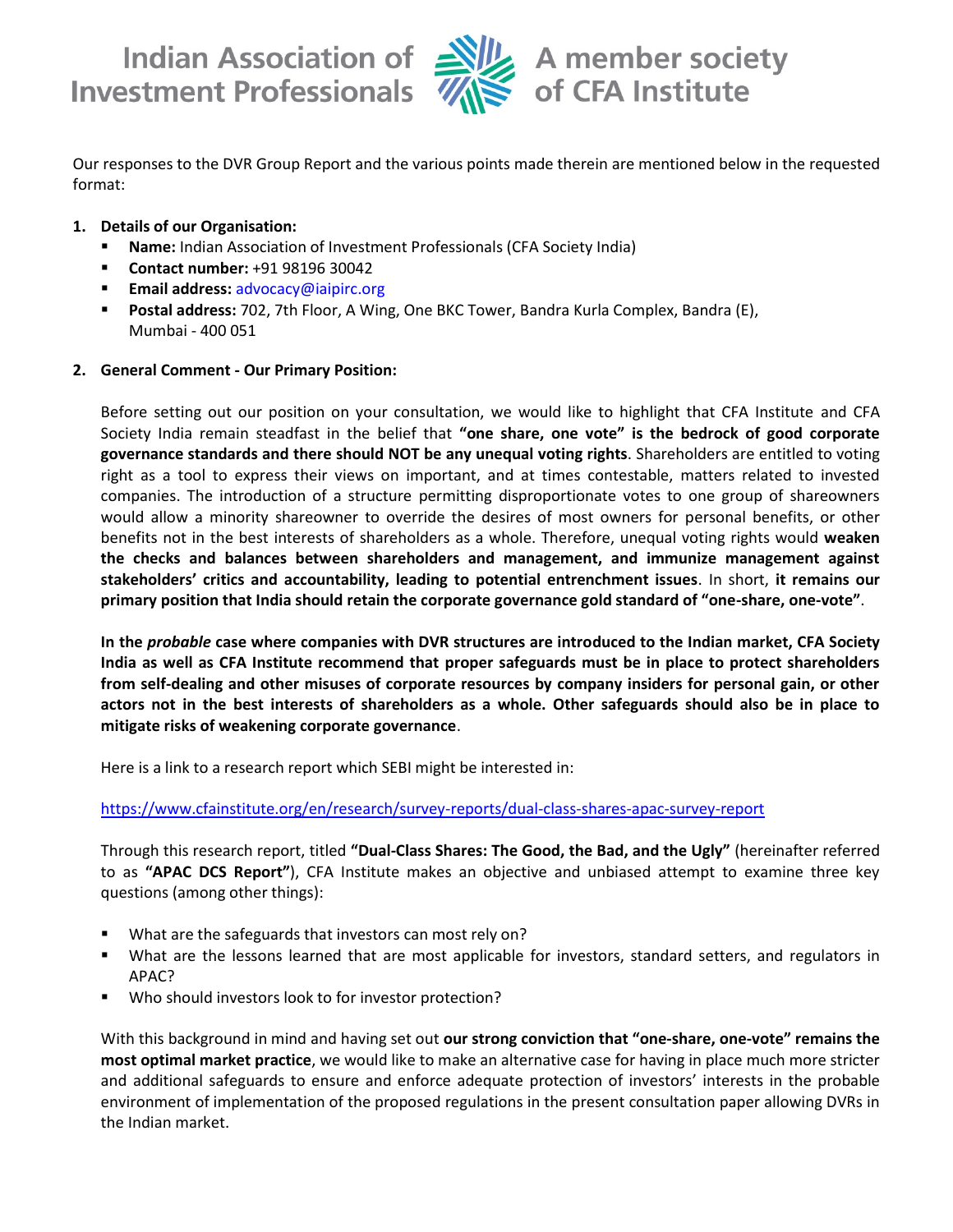Indian Association of Alle A member society<br>Investment Professionals Alle of CFA Institute



## **3. Suggestions / Comments on the Proposals in the DVR Group Report:**

| Sr. No. | <b>Pertains to</b><br>specific<br>recommendation                   | Suggestion(s)                                                                                                                                                                                                                                                                                                                                                                                                                                                                                                                                                                                                                                                                                                                                                                                                                                               | <b>Rationale</b>                                                                                                                                                                                                                                                                                                                                                                                                                                                                                                                                                                                                                                                                                                                                                                                                                                                                                                                                                  |
|---------|--------------------------------------------------------------------|-------------------------------------------------------------------------------------------------------------------------------------------------------------------------------------------------------------------------------------------------------------------------------------------------------------------------------------------------------------------------------------------------------------------------------------------------------------------------------------------------------------------------------------------------------------------------------------------------------------------------------------------------------------------------------------------------------------------------------------------------------------------------------------------------------------------------------------------------------------|-------------------------------------------------------------------------------------------------------------------------------------------------------------------------------------------------------------------------------------------------------------------------------------------------------------------------------------------------------------------------------------------------------------------------------------------------------------------------------------------------------------------------------------------------------------------------------------------------------------------------------------------------------------------------------------------------------------------------------------------------------------------------------------------------------------------------------------------------------------------------------------------------------------------------------------------------------------------|
| 1.      | Sunset Clause /<br>Conversion of SR<br><b>Shares</b>               | We appreciate and applaud SEBI and<br>the DVR Group for proposing<br>appropriate mandatory sunset<br>provisions, both time-based and event-<br>based. The importance of sunset<br>provisions cannot be over-emphasised<br>in a DVR regime and we consider a<br>mandatory sunset that automatically<br>converts super voting rights to regular<br>voting rights in no more than five years<br>and the proposed event-based sunset<br>provisions to be appropriate.                                                                                                                                                                                                                                                                                                                                                                                           | Please refer Section 5.4 Mandatory<br>Sunset Provisions on page no. 55 of the<br><b>APAC DCS Report for a detailed</b><br>rationale supporting time-based and<br>event-based mandatory sunset<br>provisions. Even when DVR structures<br>may be a sensible choice at the time of<br>an IPO, they may not make sense<br>forever, as the potential costs of such<br>structures outweigh the benefits over<br>time. Thus, we strongly believe that<br>super voting rights must not be<br>perpetual.                                                                                                                                                                                                                                                                                                                                                                                                                                                                  |
| 2.      | Voting and Other<br>Rights on FR<br>Shares and SR<br><b>Shares</b> | We appreciate SEBI's attempt to set<br>limitations on the maximum voting<br>differentials, which could be considered<br>as a measure to reduce entrenchment<br>issues and is a common practice in some<br>European markets. However, we<br>strongly disagree with the proposed<br>minimum ratio of 1:10 for FR shares<br>and the proposed maximum ratio of<br>10:1 for SR shares. We suggest a<br>minimum ratio of 1:3 for FR shares and<br>a maximum ratio of 3:1 for SR shares,<br>and imposing an additional clause that<br>would cap the effective voting<br>differential for the SR shareholders at<br>3:1 (which will be the effective voting<br>differential in a company which issues<br>both SR and FR shares), thus ensuring<br>that the SR shareholders would need a<br>minimum economic stake of 25.1% to<br>have a majority vote at all times. | As explained in the APAC DCS Report in<br><b>Section 5.5 Maximum Voting</b><br>Differentials on page no. 61, this<br>safeguard seeks to impose a minimum<br>economic stake required to enjoy a<br>majority vote. The higher the voting<br>differential, the bigger the wedge is<br>between control and equity ownership.<br>Placing a cap on this number will ease<br>this distortion.<br>According to the Global Governance<br><b>Principles of International Corporate</b><br>Governance Network (ICGN), the<br>misalignment of economic interests and<br>voting rights could result in managerial<br>entrenchment. Similarly, the<br><b>Organisation for Economic Co-</b><br>operation and Development also<br>suggests that a higher degree of<br>economic involvement by management<br>could lead to lower transaction costs<br>and discourage opportunistic<br>behaviours.<br>As requirements are currently laid out<br>in the proposal, a shareholder with |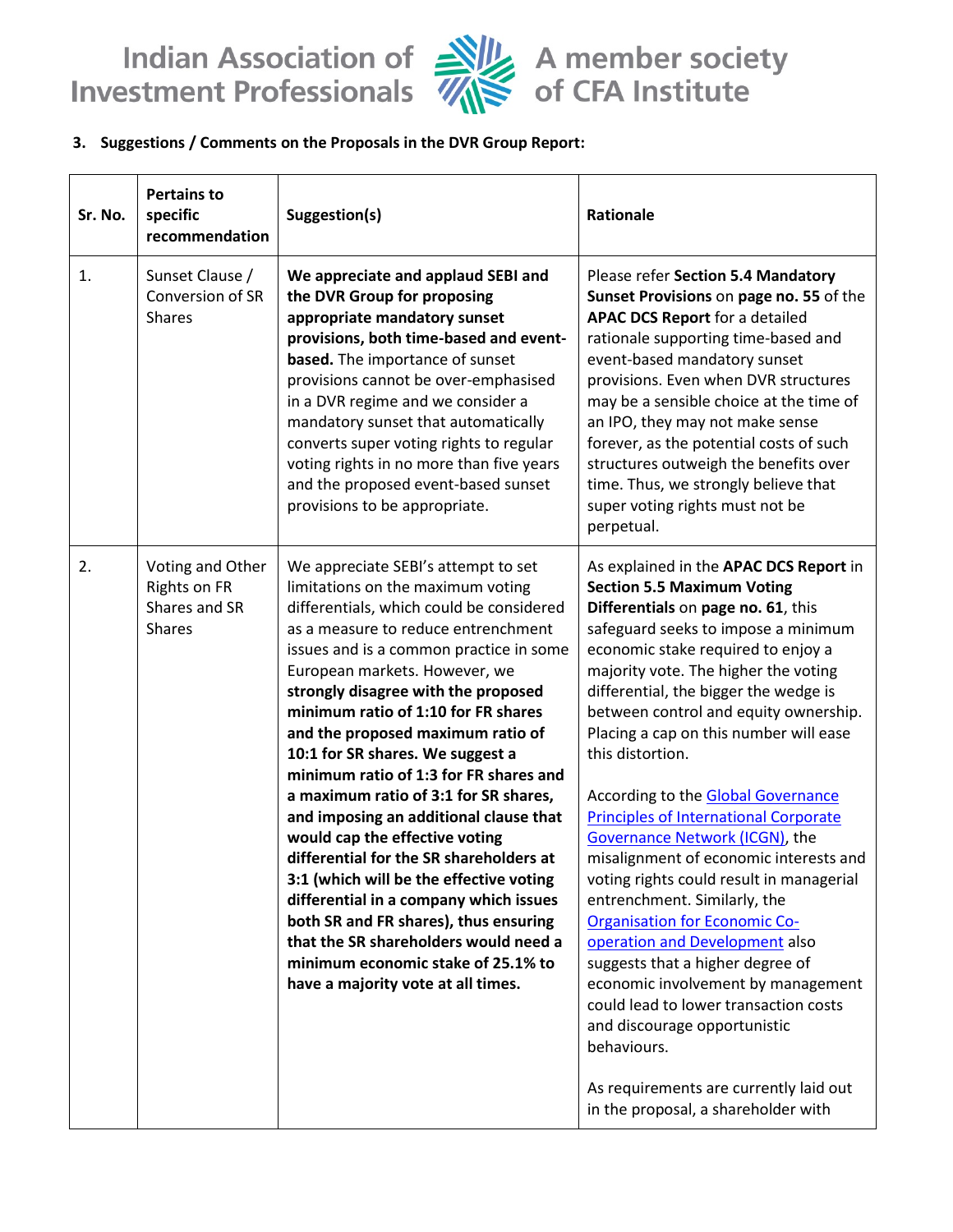Indian Association of Alle A member society<br>Investment Professionals Alle of CFA Institute



|    |                                            |                                                                                                                                                                                                                                                                                                                                                                                                                                                                                                                                                                                                                                                                                                                                                                                                                                                                                                                                                                  | 9.1% economic stake in a company<br>would possess over 50% of the voting<br>rights. Under such arrangements,<br>management would have more<br>incentives and opportunity to act for<br>personal benefits than on behalf of<br>other stakeholders. Such a lax<br>corporate governance structure may<br>lead to or induce management<br>entrenchment.                                                                                              |
|----|--------------------------------------------|------------------------------------------------------------------------------------------------------------------------------------------------------------------------------------------------------------------------------------------------------------------------------------------------------------------------------------------------------------------------------------------------------------------------------------------------------------------------------------------------------------------------------------------------------------------------------------------------------------------------------------------------------------------------------------------------------------------------------------------------------------------------------------------------------------------------------------------------------------------------------------------------------------------------------------------------------------------|--------------------------------------------------------------------------------------------------------------------------------------------------------------------------------------------------------------------------------------------------------------------------------------------------------------------------------------------------------------------------------------------------------------------------------------------------|
|    |                                            |                                                                                                                                                                                                                                                                                                                                                                                                                                                                                                                                                                                                                                                                                                                                                                                                                                                                                                                                                                  | Therefore, increasing the ratio to 1:3<br>for FR shares, lowering the ratio to 3:1<br>for SR shares and imposing a cap on the<br>effective voting differential for the SR<br>shareholders at 3:1 would be more<br>effective in holding the company<br>management properly accountable for<br>their actions, as they would need to<br>have higher economic stake in the<br>companies, thereby mitigating<br>expropriation and entrenchment risks. |
| 3. | Disclosure of<br>Rights of<br>Shareholders | (a) The issuer must disclose its DCS<br>structure, holders of SR shares and their<br>respective shareholding and voting<br>percentage both at the point of listing<br>and thereafter, on a continuing basis, in<br>its annual report.<br>(b) The shareholders' circulars must<br>contain information on the voting rights<br>of each class of shares.<br>(c) The issuer must, in its prospectus,<br>disclose the risks of DCS structures,<br>rationale for adoption of its DCS<br>structure, matters subject to the coat-<br>tail provisions including implications to<br>holders of ordinary and FR shares, and<br>key provisions in the Articles of<br>Association or other constituent<br>documents relating to DCS structures in<br>a prominent manner.<br>(d) The issuer must include a prominent<br>statement on the cover page of its<br>prospectus, and on a continuing basis,<br>in its announcements (including<br>financial statement announcements), | We believe a higher standard of<br>disclosure requirements and<br>transparency is warranted, considering<br>the complexity of DCS structures, to<br>protect the interest of investors.                                                                                                                                                                                                                                                           |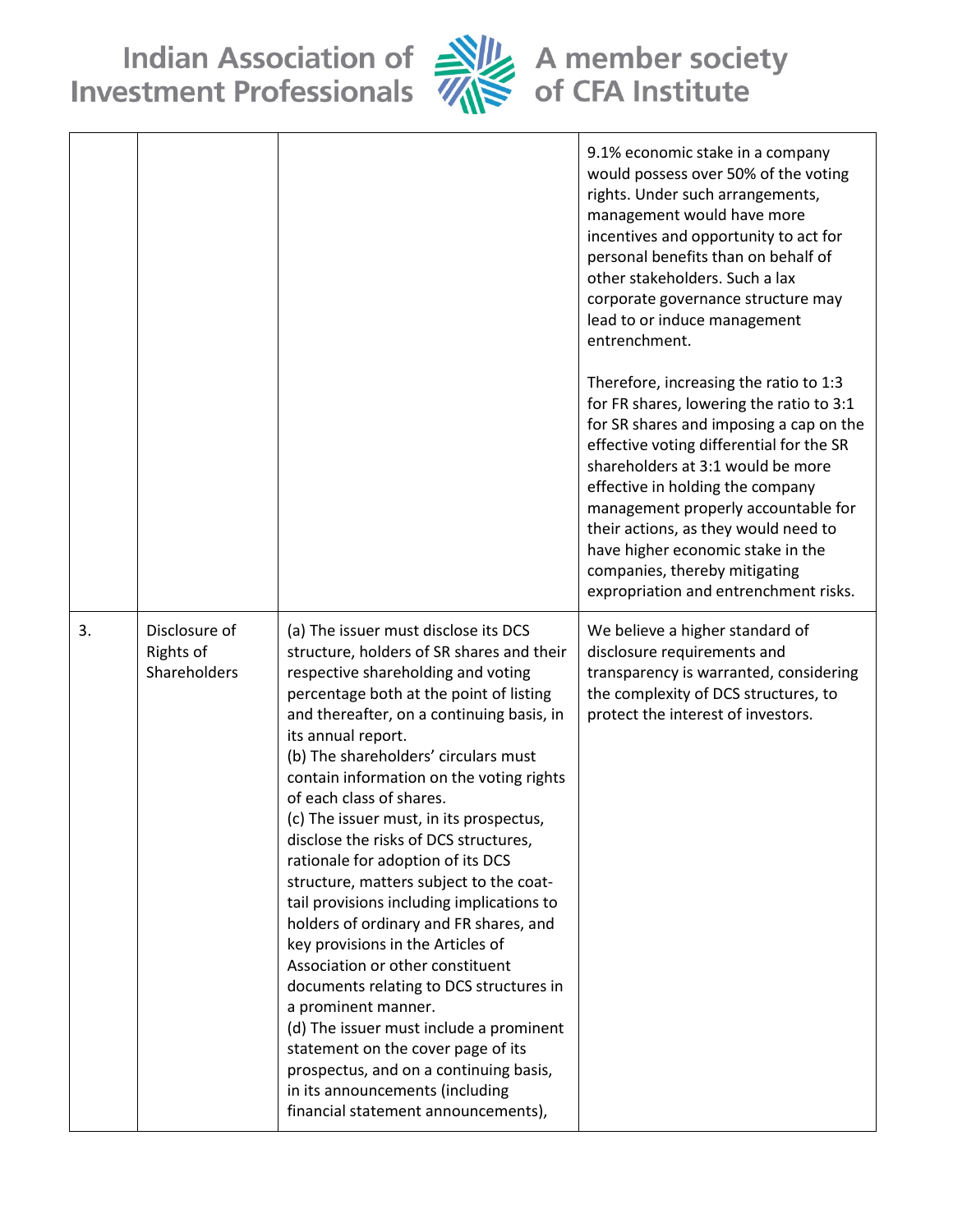Indian Association of Alle A member society<br>Investment Professionals Alle of CFA Institute



|    |                                                                 | circulars and annual reports,<br>highlighting that the issuer is a company<br>with a DCS structure.                                                                                                                                                                                                                                                                                                                                                                                                                                                                                                                                                                              |                                                                                                                                                                                                                                                                                                                                                                                                                                                                                                                                                                                                                                                                                                                                                                                                                                                                  |
|----|-----------------------------------------------------------------|----------------------------------------------------------------------------------------------------------------------------------------------------------------------------------------------------------------------------------------------------------------------------------------------------------------------------------------------------------------------------------------------------------------------------------------------------------------------------------------------------------------------------------------------------------------------------------------------------------------------------------------------------------------------------------|------------------------------------------------------------------------------------------------------------------------------------------------------------------------------------------------------------------------------------------------------------------------------------------------------------------------------------------------------------------------------------------------------------------------------------------------------------------------------------------------------------------------------------------------------------------------------------------------------------------------------------------------------------------------------------------------------------------------------------------------------------------------------------------------------------------------------------------------------------------|
| 4. | Reporting of<br>Engagement of<br>Holders of SR<br><b>Shares</b> | The issuer must, in its annual report,<br>disclose the need for continuation with<br>the adopted DCS structure, the<br>engagement of SR shareholders in<br>management of the public company,<br>remuneration paid to SR shareholders,<br>gross value of related party<br>transactions, if any, that SR<br>shareholders may have with other<br>related entities, attendance of SR<br>shareholders in board committee<br>meetings and any conflict of interest<br>that SR shareholders may have with<br>new ventures and activities engaged in<br>post listing and/or disclosures made in<br>the last annual report.                                                               | We note that the regulations do not<br>require shareholders with SR shares to<br>report their engagement to all<br>shareholders. The area of concern we<br>have is that after listing and satisfying<br>the listing requirements, the original<br>holders of SR shares become sleeping<br>directors and not accountable for their<br>future actions. Secondly, there is a risk<br>of related party transactions<br>undertaken by SR shareholders which<br>over time impact the value share of<br>ordinary shareholders. We believe<br>there needs to be a further<br>requirement to ensure that on a regular<br>basis SR shareholders disclose in the<br>annual report their engagement with<br>the company, participation in<br>management, etc.                                                                                                                |
| 5. | Investor<br>Protection                                          | While the DVR Group Report proposes<br>many important safeguard provisions to<br>prevent any compromise of corporate<br>governance standards, we have noticed<br>that it does not go far enough to clarify<br>how SEBI will monitor and enforce some<br>of these proposed provisions and what<br>would be the punitive provisions for<br>non-compliance or violations of the<br>proposed regulations by issuers and<br>promoters.<br>On a related note, if public shareholders<br>feel aggrieved, what channels of<br>recourse would they have? What will be<br>SEBI's specific role in enforcing and<br>executing corrective actions to redress<br>the grievances of investors? | SEBI needs to ensure effective<br>monitoring and enforcement of the<br>proposed regulations. The courts in the<br>United States have taken on significant<br>responsibilities in upholding investor<br>rights. However, even in jurisdictions<br>where courts have a history of stepping<br>in and intervening, it can take years for<br>cases to be resolved.<br>In countries like India, legal action<br>against rogue companies or<br>management is not an avenue available<br>to most investors. In markets such as<br>ours, where direct retail participation is<br>significant, not only does the caveat<br>emptor (i.e., buyer beware) argument<br>offer scant comfort to investors, in<br>times when many investors feel taken<br>advantage of, they inevitably turn to<br>governments and regulators for<br>assistance, which is seldom<br>forthcoming. |